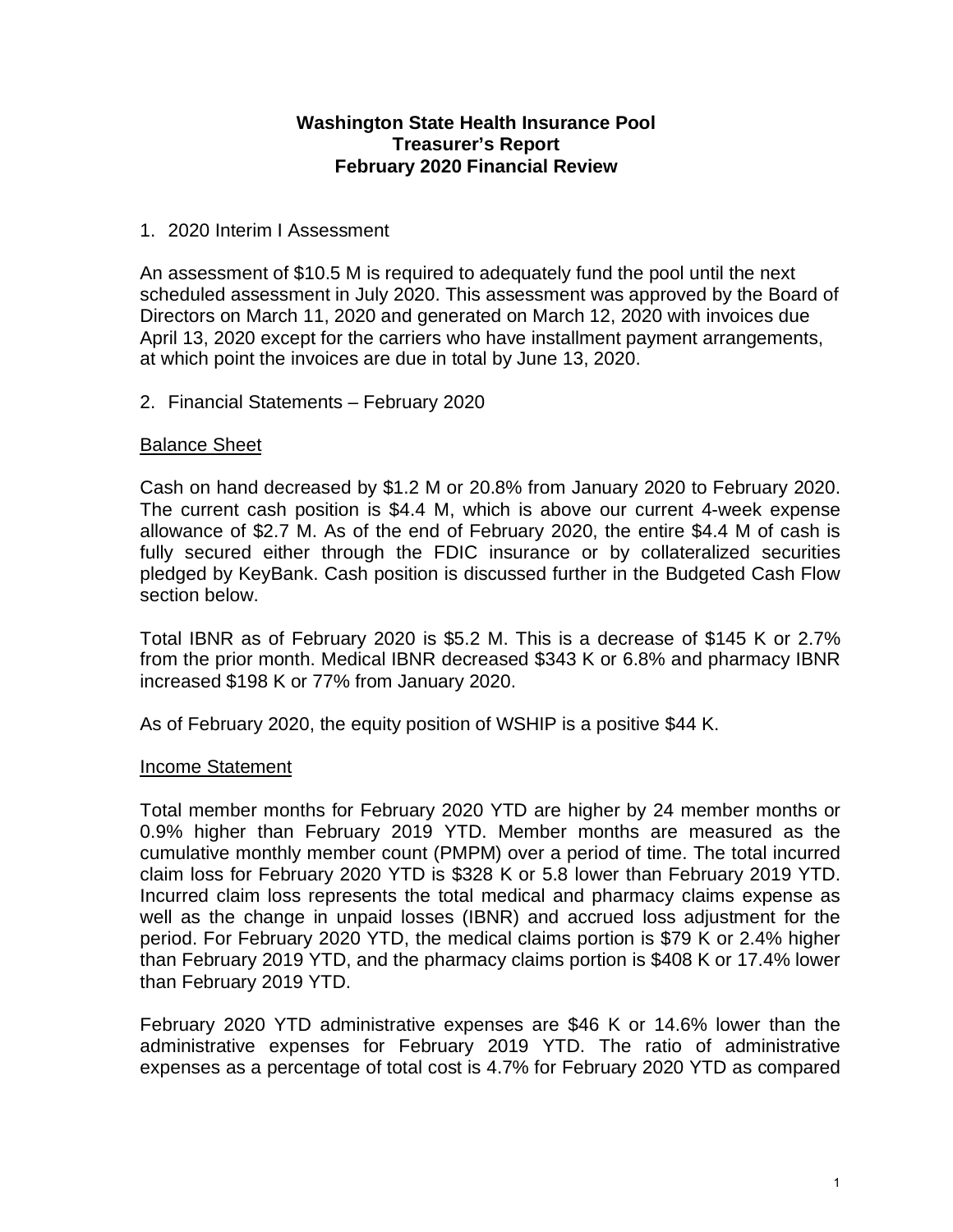to 5.1% for February YTD of the prior year. Total cost is calculated as total incurred claim loss less pharmacy rebates plus administrative expenses.

3. Budgeted Cash Flow – February 2020

The Budgeted Cash Flow document contains the budget (upper portion) as established in late 2019 and the actual (lower portion) cash flow results year-to-date.

The ending cash balance of \$4.4 M is \$177 K or 3.9% lower than the budgeted cash balance of \$4.6 M. Total net cash receipts for February 2020 are \$309 K or 36% favorable to budget. Total YTD expenses for February 2020 YTD are \$301 K or 5.1% unfavorable to budget. The YTD administrative expenses are \$36 K or 11.7% favorable to budget. Total YTD medical claims expense is \$613 K or 15.1% favorable to budget; while total YTD pharmacy claims expense is \$950 K or 62.1% unfavorable to budget.

4. Medicare vs. Non-Medicare Cash Flow – February 2020

As of February, the YTD Medicare member months total 2,281 and represent 81.4% of the combined WSHIP member months. The YTD Non-Medicare member months total 520 and account for 18.6% of the combined WSHIP member months. The YTD Medicare Loss Ratio is 194% while the YTD Non-Medicare Loss Ratio is 575%. On a cash basis, the YTD Claims PMPM is \$957 for Medicare members and \$2,113 for Non-Medicare members.

5. Cash Flow Forecast – 2020

The 2020 cash flow forecast was developed using the assumptions developed by Leif & Associates for membership, premium receipts, pharmacy and medical claim cost projections. The key drivers (membership, premiums, medical claims and pharmacy claims) in the budget portion were updated in March 2020 to reflect new projections from Liz Leif. All other projections were trended from previous years with the best information available as of current.

The cash flow re-forecast is a dynamic document and changes are made as better financial information is obtained. Actual results are illustrated through February 2020. For March 2020, preliminary figures for the key financial drivers (Premium Receipts, Assessment Receipts and Refunds, Medical Claims and Pharmacy Claims Expenses) are reported.

Assumptions are noted on this schedule as well as the 2020 assessment projection. To ensure adequate funding the current 2020 forecast is projecting an assessment of \$26.5 M which is a \$1.5 M or 5.4% decrease from the 2019 assessment of \$28 M.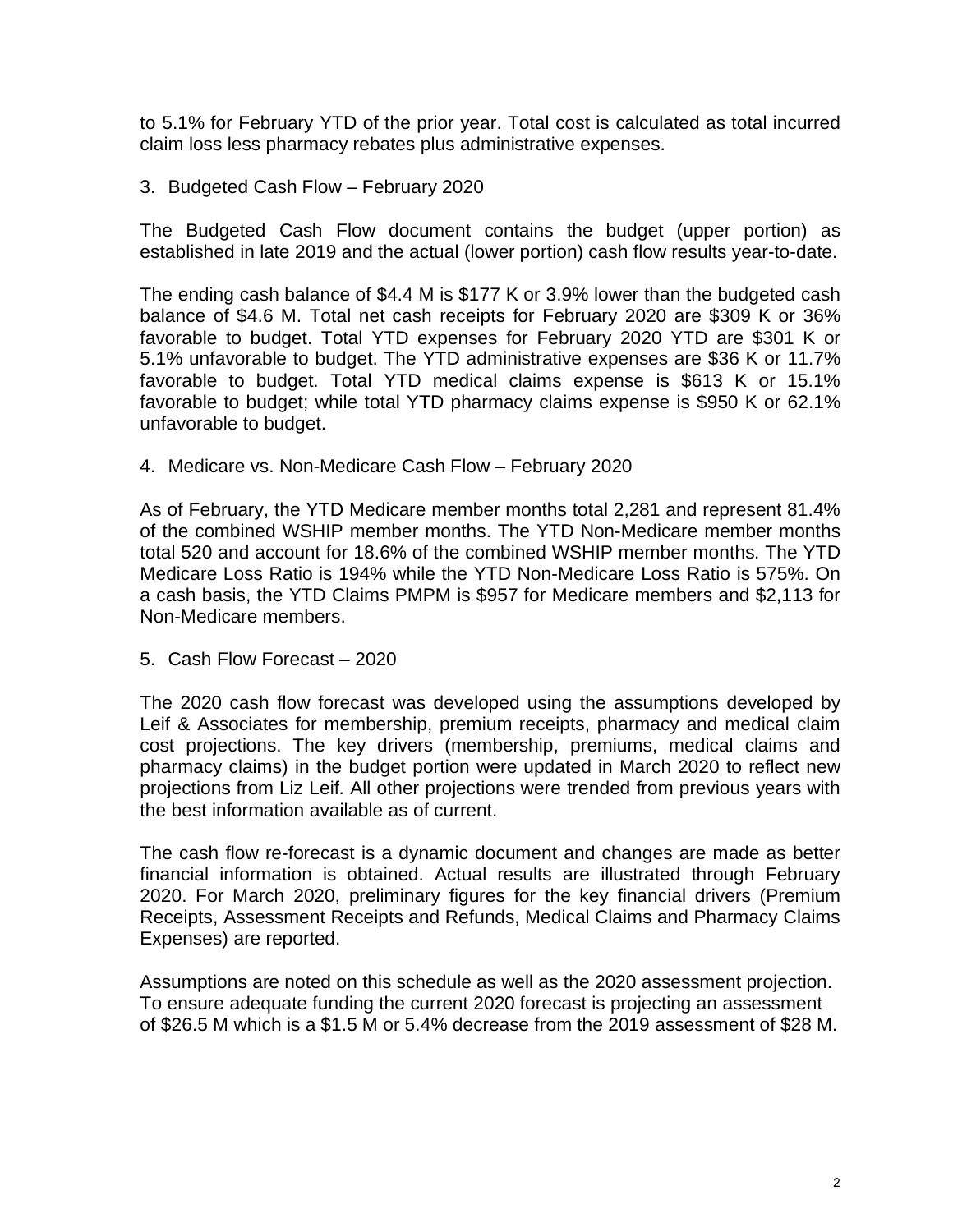### 7. Administrative Expense Budget

For February 2020, YTD administrative expenses are \$36 K or 11.7% favorable to budget (cash basis).

### 8. Financial Performance

February 2020 YTD member months are 3.5% higher than expected, average premium receipt PMPM is 19% higher than expected, average medical claims expense PMPM is 16.7% lower than expected and average pharmacy claims expense PMPM is 56.6% higher than anticipated.

On an incurred basis, the average YTD medical claims expense PMPM is \$1,557 as compared to \$1,226 on a cash basis. Also, on an incurred basis, the average YTD pharmacy claims expense PMPM is \$776 as compared to \$885 on a cash basis.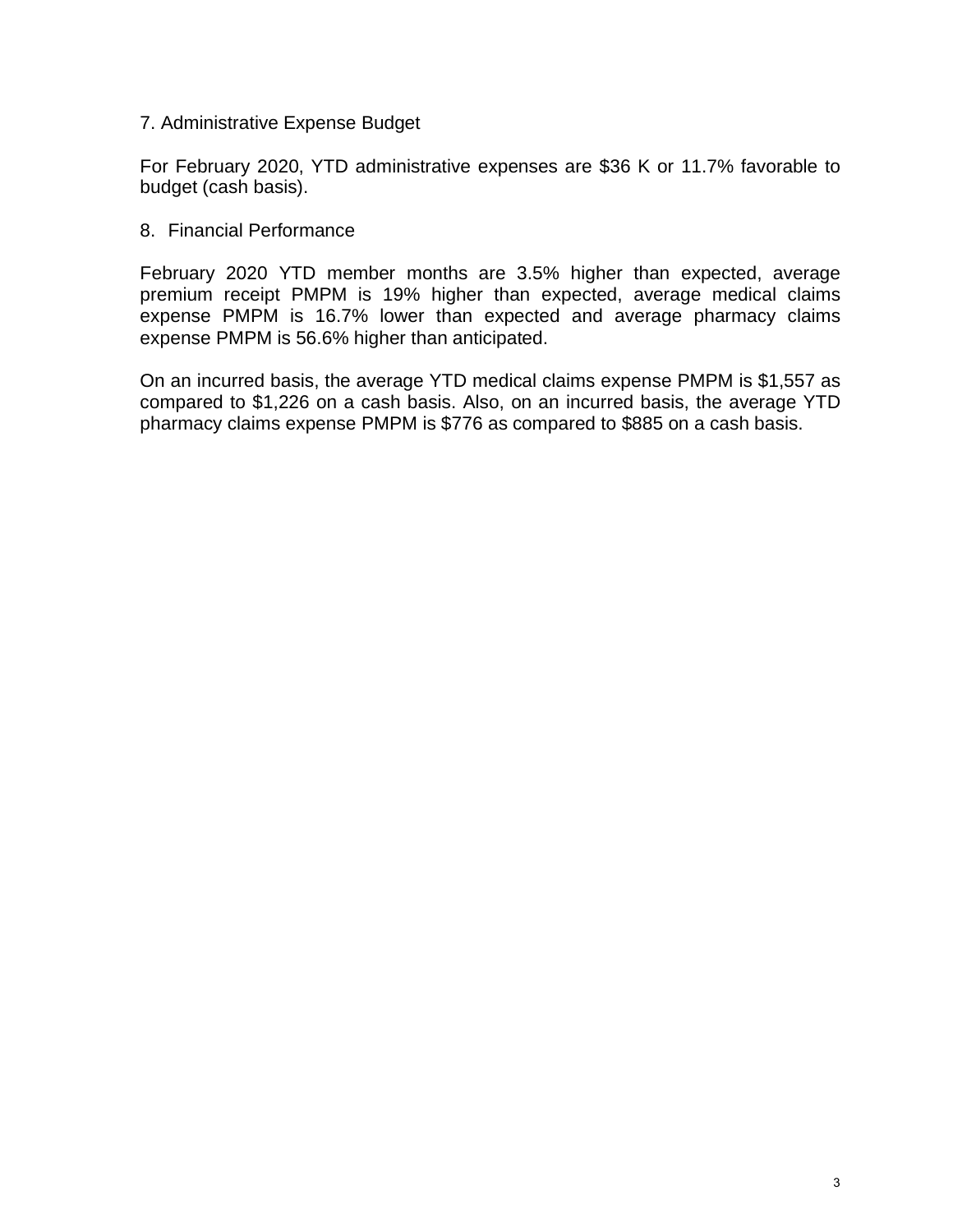## **WASHINGTON STATE HEALTH INSURANCE POOL**

### **Unaudited Balance Sheet as of February 29, 2020**

|                                                 |                            | 2020      | 2019                       |            |  |  |
|-------------------------------------------------|----------------------------|-----------|----------------------------|------------|--|--|
| <b>Assets:</b>                                  |                            |           |                            |            |  |  |
| Cash                                            | \$                         | 4,399,095 | \$                         | 4,550,531  |  |  |
| <b>Premiums Receivable</b>                      |                            | 699,592   |                            | 141,146    |  |  |
| <b>Assessments Receivable</b>                   |                            | 656,577   |                            |            |  |  |
| <b>Grants Receivable</b>                        |                            |           |                            |            |  |  |
| <b>Prepaid Expense</b>                          |                            |           |                            |            |  |  |
| <b>Total Assets</b>                             | $\boldsymbol{\mathcal{F}}$ | 5,755,264 | $\boldsymbol{\mathsf{\$}}$ | 4,691,677  |  |  |
|                                                 |                            |           |                            |            |  |  |
| <b>Liabilities and Unassigned Surplus:</b>      |                            |           |                            |            |  |  |
| Reserve for Unpaid Losses - Medical             | \$                         | 4,702,000 | \$                         | 4,422,000  |  |  |
| Reserve for Unpaid Losses - Pharmacy            |                            | 455,000   |                            | 322,000    |  |  |
| <b>Accrued Loss Adjustment</b>                  |                            | 276,000   |                            | 280,000    |  |  |
| <b>Premiums Received in Advance</b>             |                            | 167,693   |                            | 133,744    |  |  |
| <b>Assessments Payable</b>                      |                            |           |                            |            |  |  |
| <b>Accrued Expenses</b>                         |                            | 110,679   |                            | 147,867    |  |  |
| <b>Abandoned Claim Reserve</b>                  |                            |           |                            |            |  |  |
| <b>Total Liabilities</b>                        | \$                         | 5,711,372 | \$                         | 5,305,611  |  |  |
| <b>Unassigned Surplus</b>                       |                            | 43,893    |                            | (613, 934) |  |  |
| <b>Total Liabilities and Unassigned Surplus</b> | $\boldsymbol{\theta}$      | 5,755,264 | \$                         | 4,691,677  |  |  |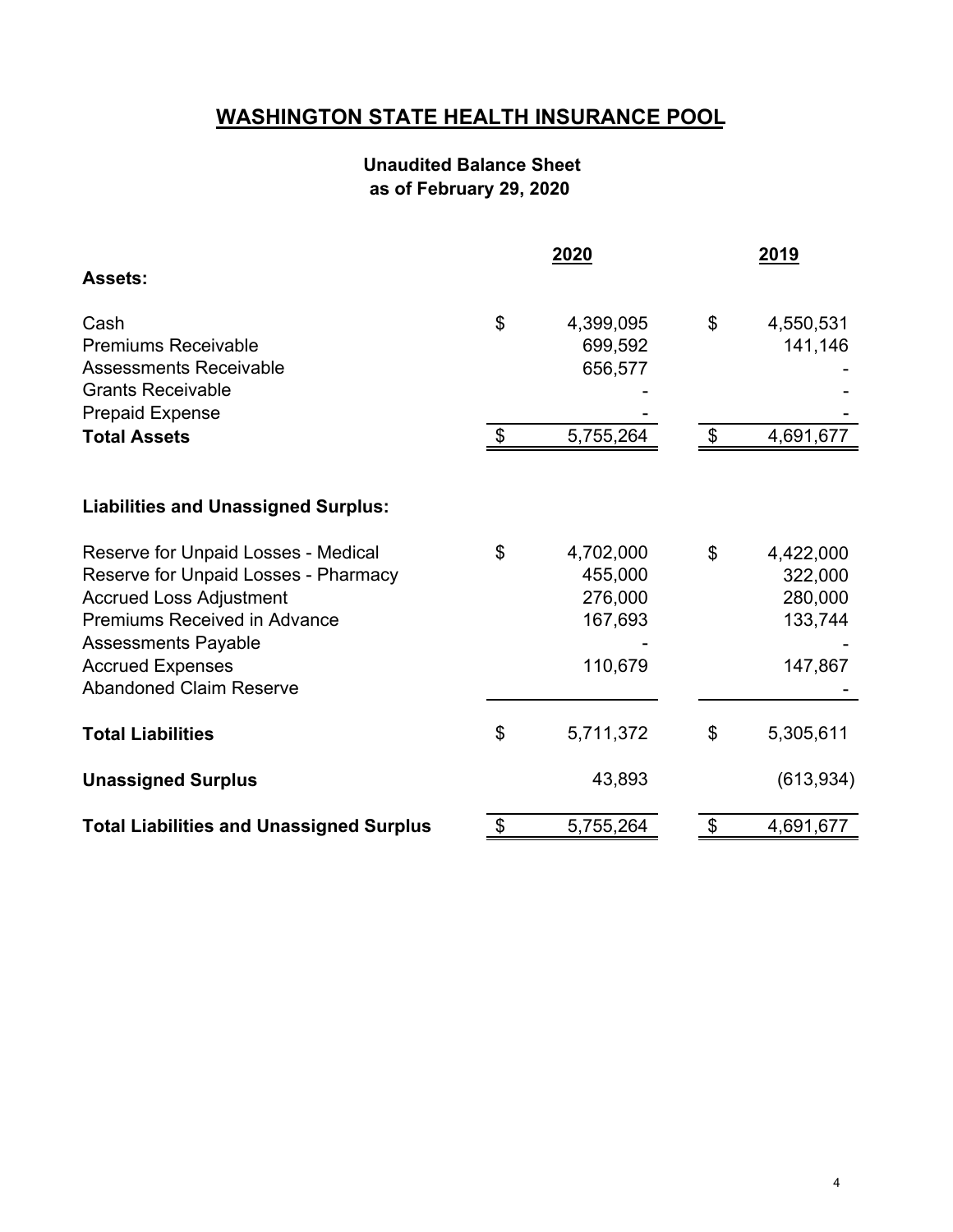### **WASHINGTON STATE HEALTH INSURANCE POOL**

### **January 1 to February 29 Unaudited Statement of Operations**

|                                                                                                                                                                                                                |                           | 2020                                                     |                           | <u> 2019</u>                                             |
|----------------------------------------------------------------------------------------------------------------------------------------------------------------------------------------------------------------|---------------------------|----------------------------------------------------------|---------------------------|----------------------------------------------------------|
| <b>Total Member Months</b>                                                                                                                                                                                     |                           | 2,801                                                    |                           | 2,777                                                    |
| <b>Premium Income Earned</b>                                                                                                                                                                                   | \$                        | 2,425,919                                                | \$                        | 2,870,348                                                |
| <b>Pharmacy Rebate Income</b><br><b>Grant Income</b>                                                                                                                                                           |                           | 90,479                                                   |                           | 122,239                                                  |
| <b>Incurred Claim Loss - Medical</b><br><b>Incurred Claim Loss - Pharmacy</b><br><b>Total Incurred Claim Loss</b>                                                                                              | $\mathfrak{S}$            | 3,438,476<br>1,930,061<br>5,368,538                      |                           | 3,359,206<br>2,337,615<br>5,696,822                      |
| <b>Operating Expenses:</b>                                                                                                                                                                                     |                           |                                                          |                           |                                                          |
| Fixed (PMPM) Administrative Expense<br>Variable Administrative Expense<br>Salary and Benefit Expense<br><b>Prescription Administrative Expense</b><br>Miscellaneous Expense<br><b>Professional Fee Expense</b> | \$                        | 163,669<br>18,205<br>59,167<br>2,894<br>11,948<br>11,420 | \$                        | 163,919<br>27,580<br>61,214<br>1,962<br>10,780<br>47,414 |
| <b>Total Operating Expenses</b>                                                                                                                                                                                | $\boldsymbol{\mathsf{S}}$ | 267,302                                                  | $\boldsymbol{\mathsf{S}}$ | 312,870                                                  |
| <b>Underwriting Gain (Loss)</b>                                                                                                                                                                                |                           | (3, 119, 441)                                            |                           | (3,017,105)                                              |
| <b>Investment Income</b><br><b>Other Income</b>                                                                                                                                                                |                           | 15,434                                                   |                           | 25,269                                                   |
| <b>Changes to Unassigned Surplus</b>                                                                                                                                                                           | \$                        | (3, 104, 007)                                            | \$                        | (2,991,836)                                              |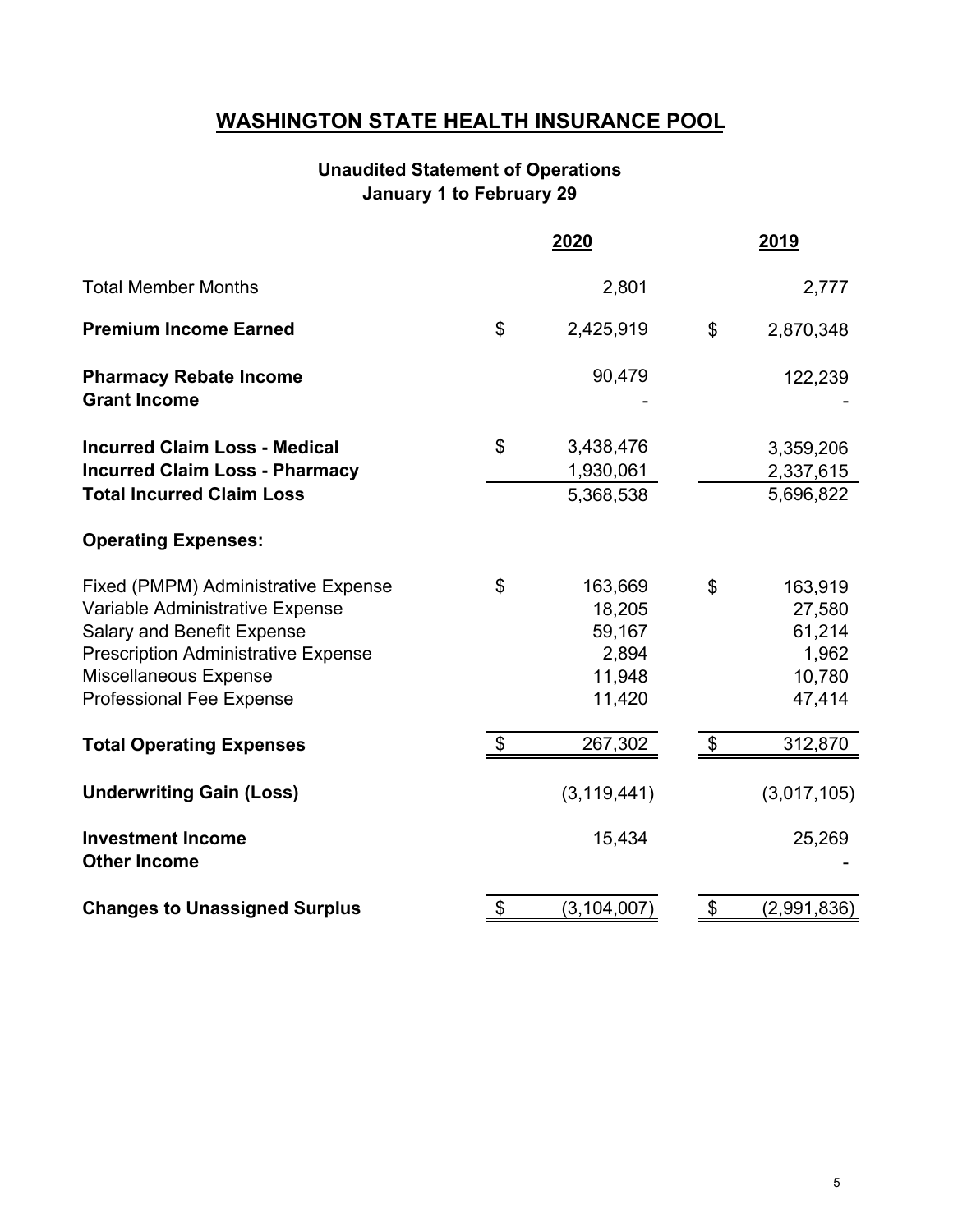## **WASHINGTON STATE HEALTH INSURANCE POOL**

### **Unaudited Statement of Changes in Unassigned Surplus January 1 to February 29**

|                                                                                                              |   | 2020                       | 2019                     |
|--------------------------------------------------------------------------------------------------------------|---|----------------------------|--------------------------|
| Unassigned Surplus at Beginning of Year<br><b>Changes to Unassigned Surplus</b><br><b>Member Assessments</b> | S | 3,147,900<br>(3, 104, 007) | 2,377,902<br>(2,991,836) |
| <b>Unassigned Surplus</b>                                                                                    |   | 43,893                     | (613,934)                |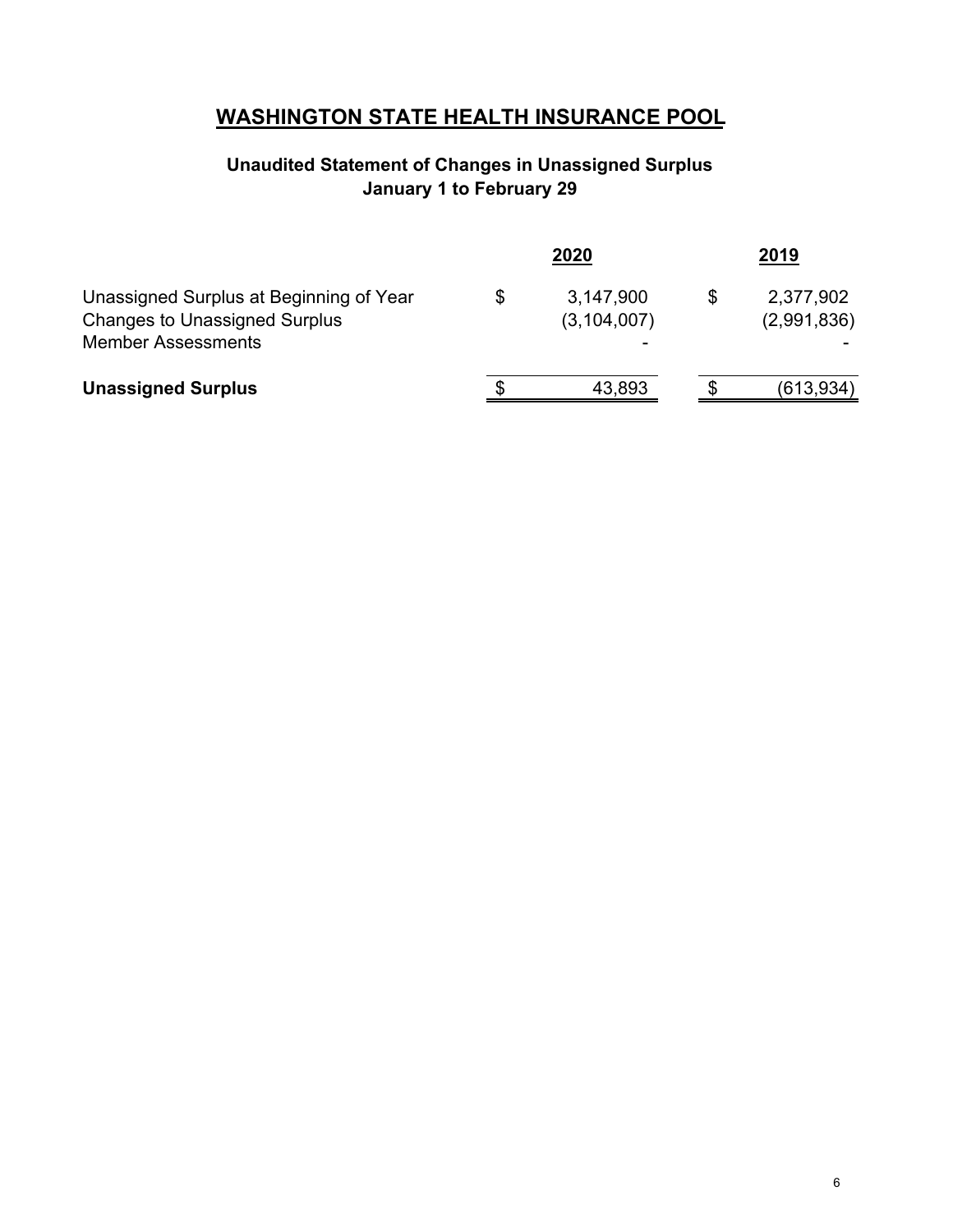# **Washington State Health Insurance Pool 2020 Budgeted Cashflow**

| <b>TOTAI</b>        |
|---------------------|
| 16,302              |
|                     |
| 8,800,505           |
| 480,000             |
| 423,283             |
| 26,378,582<br>1,200 |
|                     |
| 36,083,569          |
|                     |
|                     |
| 220,013<br>220,013  |
|                     |
| 24,898,977          |
| 8,624,114           |
| 870,589             |
| 115,310             |
| 403,001<br>20,870   |
| 130,409             |
| <u>283,300</u>      |
| 35,346,570          |

|                                  | <b>JANUARY</b> | <b>FEBRUARY</b> | <b>MARCH</b>   | <b>APRIL</b> | <b>MAY</b>     | <b>JUNE</b>    | <b>JULY</b>              | <b>AUGUST</b> | <b>SEPTEMBER</b> | <b>OCTOBER</b>             | <b>NOVEMBER</b> | <b>DECEMBER</b> | <b>February YTD</b> | <b>TOTAL</b> |
|----------------------------------|----------------|-----------------|----------------|--------------|----------------|----------------|--------------------------|---------------|------------------|----------------------------|-----------------|-----------------|---------------------|--------------|
| <b>Budget</b>                    |                |                 |                |              |                |                |                          |               |                  |                            |                 |                 |                     |              |
| <b>Enrollment Count</b>          | 1,353          | 1,354           | 1,355          | 1,356        | 1,357          | 1,358          | 1,359                    | 1,360         | 1,361            | 1,362                      | 1,363           | 1,364           | 2,707               | 16,302       |
| <b>Cash Balance</b>              |                |                 |                |              |                |                |                          |               |                  |                            |                 |                 |                     |              |
| <b>BEGINNING OF MONTH</b>        | 5,585,895      | 6,462,480       | 4,575,739      | 2,494,786    | 7,275,056      | 6,161,215      | 4,983,187                | 2,875,305     | 7,942,099        | 6,527,957                  | 4,987,604       | 2,789,809       |                     |              |
| <b>Receipts</b>                  |                |                 |                |              |                |                |                          |               |                  |                            |                 |                 |                     |              |
| <b>Premium Receipts</b>          | 721,491        | 723,372         | 725,334        | 727,379      | 729,509        | 731,724        | 734,025                  | 736,412       | 738,886          | 741,447                    | 744,095         | 746,831         | 1,444,863           | 8,800,505    |
| <b>Grant Revenue</b>             |                |                 | $\sim$         |              |                |                | $\overline{\phantom{0}}$ |               |                  | $\overline{\phantom{0}}$   |                 |                 |                     |              |
| <b>Pharmacy Rebate Income</b>    |                | 120,000         | $\sim$         |              | 120,000        | $\sim$         | $\sim$                   | 120,000       | $\sim$           | $\sim$                     | 120,000         |                 | 120,000             | 480,000      |
| <b>Claim Refunds Receipts</b>    | 35,958         | 32,914          | 33,672         | 32,189       | 33,499         | 32,505         | 33,804                   | 36,408        | 37,221           | 39,751                     | 38,113          | 37,250          | 68,872              | 423,283      |
| <b>Assessment Receipts</b>       | 3,278,582      | $\sim$          | $\sim$         | 6,800,000    | 850,000        | 850,000        | $\sim$                   | 7,200,000     | 900,000          | 900,000                    | $\sim$          | 5,600,000       | 3,278,582           | 26,378,582   |
| Investment Income                | 100            | 100             | 100            | 100          | 100            | 100            | 100                      | 100           | 100              | 100                        | 100             | 100             | 200                 | 1,200        |
| Other Income                     |                | $\sim$ 10 $\,$  | $\blacksquare$ |              |                |                | $\sim$                   |               |                  |                            |                 |                 |                     |              |
| <b>Total Receipts</b>            | 4,036,131      | 876,386         | 759,105        | 7,559,669    | 1,733,108      | 1,614,329      | 767,929                  | 8,092,920     | 1,676,206        | 1,681,298                  | 902,309         | 6,384,181       | 4,912,517           | 36,083,569   |
| <b>Refunds</b>                   |                |                 |                |              |                |                |                          |               |                  |                            |                 |                 |                     |              |
| <b>Assessment Refunds</b>        |                | $\sim$          | $\sim$         |              |                |                | $\overline{\phantom{a}}$ |               |                  |                            |                 |                 |                     |              |
| <b>Premium Refunds</b>           | 18,037         | 18,084          | 18,133         | 18,184       | 18,238         | 18,293         | 18,351                   | 18,410        | 18,472           | 18,536                     | 18,602          | 18,671          | 36,122              | 220,013      |
| <b>Total Refunds</b>             | 18,037         | 18,084          | 18,133         | 18,184       | 18,238         | 18,293         | 18,351                   | 18,410        | 18,472           | 18,536                     | 18,602          | 18,671          | 36,122              | 220,013      |
| <b>Expenses</b>                  |                |                 |                |              |                |                |                          |               |                  |                            |                 |                 |                     |              |
| <b>Medical Claims</b>            | 2,115,173      | 1,936,131       | 1,980,677      | 1,893,474    | 1,970,504      | 1,912,034      | 1,988,462                | 2,141,646     | 2,189,455        | 2,338,290                  | 2,241,960       | 2,191,171       | 4,051,305           | 24,898,977   |
| <b>Pharmacy Claims</b>           | 863,589        | 666,368         | 667,944        | 715,626      | 712,680        | 726,192        | 723,560                  | 708,852       | 732,460          | 717,353                    | 690,658         | 698,831         | 1,529,958           | 8,624,114    |
| Fixed (PMPM) Admin               | 73,460         | 72,317          | 72,347         | 72,377       | 72,407         | 72,437         | 72,466                   | 72,496        | 72,526           | 72,556                     | 72,585          | 72,615          | 145,777             | 870,589      |
| Variable Admin                   | 8,713          | 8,118           | 14,624         | 9,129        | 8,135          | 8,140          | 8,146                    | 8,151         | 9,157            | 8,162                      | 16,668          | 8,173           | 16,830              | 115,310      |
| <b>Salary and Benefits</b>       | 47,806         | 32,214          | 32,214         | 32,214       | 32,214         | 32,214         | 32,354                   | 32,354        | 32,354           | 32,354                     | 32,354          | 32,354          | 80,021              | 403,001      |
| <b>Prescription Admin</b>        | 1,734          | 1,735           | 1,736          | 1,737        | 1,738          | 1,739          | 1,740                    | 1,740         | 1,741            | 1,742                      | 1,743           | 1,744           | 3,470               | 20,870       |
| Miscellaneous                    | 8,525          | 5,650           | 9,175          | 5,650        | 8,525          | 6,300          | 5,725                    | 24,968        | 9,175            | 15,650                     | 8,525           | 22,541          | 14,175              | 130,409      |
| <b>Professional Fees</b>         | 22,508         | 22,508          | 43,208         | 31,008       | 22,508         | 15,008         | 25,008                   | 17,508        | 25,008           | 17,008                     | 17,008          | 25,008          | 45,017              | 283,300      |
| <b>Total Expense</b>             | 3,141,509      | 2,745,042       | 2,821,925      | 2,761,214    | 2,828,711      | 2,774,063      | 2,857,460                | 3,007,715     | 3,071,876        | 3,203,115                  | 3,081,501       | 3,052,437       | 5,886,551           | 35,346,570   |
| <b>Month Ending Cash Balance</b> | 6,462,480 \$   | 4,575,739 \$    | 2,494,786 \$   | 7,275,056 \$ | $6,161,215$ \$ | 4,983,187<br>ী | 2,875,305<br>- SS        | 7,942,099     | 6,527,957<br>_ უ | 4,987,604<br>$\mathcal{S}$ | 2,789,809 \$    | 6,102,882       |                     |              |

| <b>Actual</b>                    | <b>JANUARY</b> | <b>FEBRUARY</b> | <b>MARCH</b>          | <b>APRIL</b> | <b>MAY</b>   | <b>JUNE</b>  | <b>JULY</b>                | <b>AUGUST</b> | <b>SEPTEMBER</b> | <b>OCTOBER</b> | <b>NOVEMBER</b>     | <b>DECEMBER</b> | <b>TOTAL YTD</b> |
|----------------------------------|----------------|-----------------|-----------------------|--------------|--------------|--------------|----------------------------|---------------|------------------|----------------|---------------------|-----------------|------------------|
| <b>Enrollment Count</b>          | 1,441          | 1,360           |                       |              |              |              |                            |               |                  |                |                     |                 | 2,801            |
| <b>Cash Balance</b>              |                |                 |                       |              |              |              |                            |               |                  |                |                     |                 |                  |
| <b>BEGINNING OF MONTH</b>        | 6,076,373      | 5,556,104       | 4,399,095             | 4,399,095    | 4,399,095    | 4,399,095    | 4,399,095                  | 4,399,095     | 4,399,095        | 4,399,095      | 4,399,095           | 4,399,095       |                  |
| <b>Receipts</b>                  |                |                 |                       |              |              |              |                            |               |                  |                |                     |                 |                  |
| <b>Premium Receipts</b>          | 1,306,587      | 468,620         |                       |              |              |              |                            |               |                  |                |                     |                 | 1,775,207        |
| <b>Grant Revenue</b>             | $\sim$         |                 |                       |              |              |              |                            |               |                  |                |                     |                 | $\sim$ $-$       |
| <b>Pharmacy Rebate Income</b>    |                | 90,479          |                       |              |              |              |                            |               |                  |                |                     |                 | 90,479           |
| <b>Claim Refunds Receipts</b>    | 82             | 5,755           |                       |              |              |              |                            |               |                  |                |                     |                 | 5,836            |
| <b>Assessment Receipts</b>       | 2,234,341      | 636,845         |                       |              |              |              |                            |               |                  |                |                     |                 | 2,871,187        |
| Investment Income                | 8,891          | 6,542           |                       |              |              |              |                            |               |                  |                |                     |                 | 15,434           |
| Other Income                     |                |                 |                       |              |              |              |                            |               |                  |                |                     |                 | $\sim$           |
| <b>Total Receipts</b>            | 3,549,901      | 1,208,242       | $\sim$                |              | $\sim$       | $\sim$       | $\sim$                     | $\sim$        | $\sim$           | $\sim$         | $\sim$              |                 | 4,758,143        |
| <b>Refunds</b>                   |                |                 |                       |              |              |              |                            |               |                  |                |                     |                 |                  |
| <b>Assessment Refunds</b>        | 206,723        | $\blacksquare$  |                       |              |              |              |                            |               |                  |                |                     |                 | 206,723          |
| <b>Premium Refunds</b>           |                | 40,799          |                       |              |              |              |                            |               |                  |                |                     |                 | 40,799           |
| <b>Total Refunds</b>             | 206,723        | 40,799          | $\sim$                | $\sim$       | $\sim$       | $\sim$       | $\sim$                     | $\sim$        | $\sim$           | $\sim$         | $\sim$              |                 | 247,522          |
| <b>Expenses</b>                  |                |                 |                       |              |              |              |                            |               |                  |                |                     |                 |                  |
| <b>Medical Claims</b>            | 2,090,275      | 1,348,201       |                       |              |              |              |                            |               |                  |                |                     |                 | 3,438,476        |
| <b>Pharmacy Claims</b>           | 1,648,545      | 831,353         |                       |              |              |              |                            |               |                  |                |                     |                 | 2,479,898        |
| Fixed (PMPM) Admin               | 81,954         | 80,839          |                       |              |              |              |                            |               |                  |                |                     |                 | 162,794          |
| Variable Admin                   | 8,936          | 6,586           |                       |              |              |              |                            |               |                  |                |                     |                 | 15,522           |
| <b>Salary and Benefits</b>       | 18,406         | 40,760          |                       |              |              |              |                            |               |                  |                |                     |                 | 59,167           |
| <b>Prescription Admin</b>        | 1,024          | 1,003           |                       |              |              |              |                            |               |                  |                |                     |                 | 2,027            |
| Miscellaneous                    | 3,217          | 7,662           |                       |              |              |              |                            |               |                  |                |                     |                 | 10,879           |
| <b>Professional Fees</b>         | 11,089         | 8,047           |                       |              |              |              |                            |               |                  |                |                     |                 | 19,136           |
| <b>Total Expense</b>             | 3,863,446      | 2,324,453       | $\sim$ $-$            | $\sim$       | $\sim$       | $\sim$       | $\sim$                     | $\sim$        | $\sim$           | $\sim$         | $\sim$              |                 | 6,187,899        |
| <b>Available Cash Balance</b>    | 5,556,104      | 4,399,095       | 4,399,095             | 4,399,095    | 4,399,095    | 4,399,095    | 4,399,095                  | 4,399,095     | 4,399,095        | 4,399,095      | 4,399,095           | 4,399,095       |                  |
| Inc(Dec) in Abandoned            |                |                 |                       |              |              |              |                            |               |                  |                |                     |                 |                  |
| <b>Property Reserve</b>          |                |                 |                       |              |              |              |                            |               |                  |                |                     |                 |                  |
| <b>Month Ending Cash Balance</b> | 5,556,104 \$   | 4,399,095 \$    | 4,399,095<br><b>S</b> | 4,399,095 \$ | 4,399,095 \$ | 4,399,095 \$ | 4,399,095<br>$\mathcal{L}$ | 4,399,095 \$  | 4,399,095 \$     | 4,399,095      | 4,399,095 \$<br>- S | 4,399,095       |                  |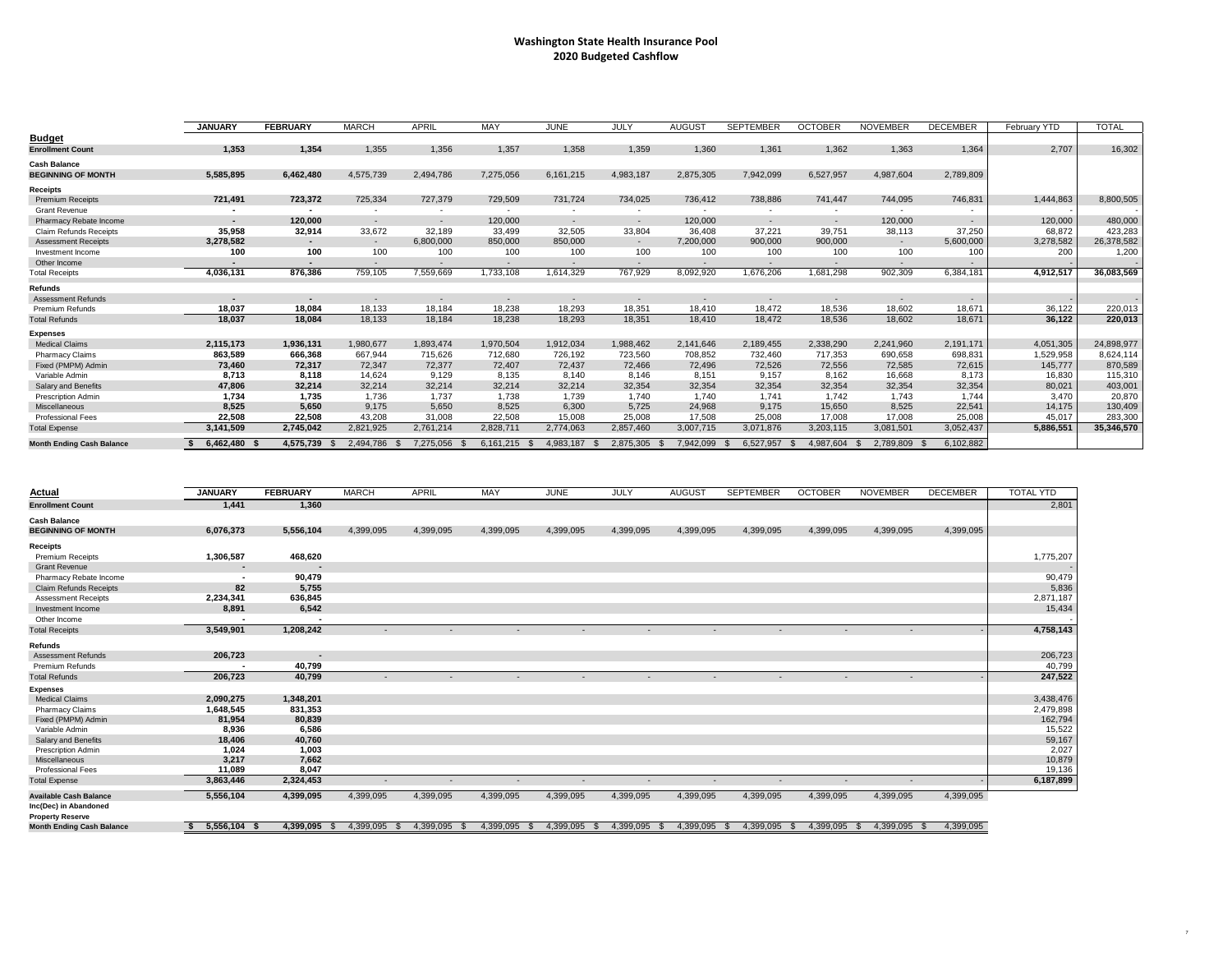# **Washington State Health Insurance Pool 2020 Budgeted Cashflow**

| <b>Variance to Budget</b>                                   | <b>JANUARY</b>           | <b>FEBRUARY</b> | <b>MARCH</b> | <b>APRIL</b>   | <b>MAY</b>     | <b>JUNE</b>              | <b>JULY</b>              | <b>AUGUST</b>            | <b>SEPTEMBER</b> | <b>OCTOBER</b> | <b>NOVEMBER</b>          | <b>DECEMBER</b> | <b>TOTAL YTD</b> |
|-------------------------------------------------------------|--------------------------|-----------------|--------------|----------------|----------------|--------------------------|--------------------------|--------------------------|------------------|----------------|--------------------------|-----------------|------------------|
| Favorable/(Unfavorable)                                     |                          |                 |              |                |                |                          |                          |                          |                  |                |                          |                 |                  |
| <b>Enrollment Count</b>                                     | 88                       | $6\overline{6}$ | (1, 355)     | (1,356)        | (1, 357)       | (1,358)                  | (1,359)                  | (1,360)                  | (1, 361)         | (1, 362)       | (1, 363)                 | (1, 364)        | (13,501)         |
| <b>Receipts</b>                                             |                          |                 |              |                |                |                          |                          |                          |                  |                |                          |                 |                  |
| <b>Premium Receipts</b>                                     | 585,096                  | (254, 752)      |              |                |                |                          |                          |                          |                  |                |                          |                 | 330,344          |
| <b>Grant Revenue</b>                                        | $\overline{\phantom{0}}$ |                 |              |                |                |                          |                          |                          |                  |                |                          |                 |                  |
| <b>Pharmacy Rebate Income</b>                               |                          | (29, 521)       |              |                |                |                          |                          |                          |                  |                |                          |                 | (29, 521)        |
| <b>Claim Refunds Receipts</b>                               | (35, 876)                | (27, 159)       |              |                |                |                          |                          |                          |                  |                |                          |                 | (63,036)         |
| <b>Assessment Receipts</b>                                  | (1,044,240)              | 636,845         |              |                |                |                          |                          |                          |                  |                |                          |                 | (407, 395)       |
| Investment Income                                           | 8,791                    | 6,442           |              |                |                |                          |                          |                          |                  |                |                          |                 | 15,234           |
| Other Income                                                |                          | $\blacksquare$  |              | $\blacksquare$ | $\blacksquare$ | $\overline{\phantom{0}}$ | $\overline{\phantom{0}}$ | $\blacksquare$           | $\sim$           |                | $\overline{\phantom{0}}$ | $\sim$          |                  |
| <b>Total Receipts</b>                                       | (486, 230)               | 331,856         |              |                |                |                          |                          |                          |                  |                |                          |                 | (154, 373)       |
| <b>Refunds</b>                                              |                          |                 |              |                |                |                          |                          |                          |                  |                |                          |                 |                  |
| <b>Assessment Refunds</b>                                   | (206, 723)               | $\sim$          | $\sim$       | $\sim$         | $\sim$         | $\sim$                   | $\sim$                   | $\sim$                   | $\sim$           | $\sim$         | $\sim$                   | $\sim$          | (206, 723)       |
| <b>Premium Refunds</b>                                      | 18,037                   | (22, 715)       |              |                |                |                          |                          |                          |                  |                |                          |                 | (4,677)          |
| <b>Total Refunds</b>                                        | (188, 686)               | (22, 715)       |              |                |                |                          |                          |                          |                  |                |                          |                 | (211, 400)       |
| <b>Expenses</b>                                             |                          |                 |              |                |                |                          |                          |                          |                  |                |                          |                 |                  |
| <b>Medical Claims</b>                                       | 24,898                   | 587,930         |              |                |                |                          |                          |                          |                  |                |                          |                 | 612,828          |
| <b>Pharmacy Claims</b>                                      | (784, 956)               | (164, 985)      |              |                |                |                          |                          |                          |                  |                |                          |                 | (949, 940)       |
| Fixed (PMPM) Admin                                          | (8, 494)                 | (8, 522)        |              |                |                |                          |                          |                          |                  |                |                          |                 | (17, 017)        |
| Variable Admin                                              | (224)                    | 1,532           |              |                |                |                          |                          |                          |                  |                |                          |                 | 1,308            |
| <b>Salary and Benefits</b>                                  | 29,400                   | (8, 546)        |              |                |                |                          |                          |                          |                  |                |                          |                 | 20,854           |
| <b>Prescription Admin</b>                                   | 711                      | 732             |              |                |                |                          |                          |                          |                  |                |                          |                 | 1,443            |
| Miscellaneous                                               | 5,308                    | (2,012)         |              |                |                |                          |                          |                          |                  |                |                          |                 | 3,296            |
| <b>Professional Fees</b>                                    | 11,419                   | 14,461          |              |                |                |                          |                          |                          |                  |                |                          |                 | 25,880           |
| <b>Total Expense</b>                                        | (721, 937)               | 420,589         |              |                |                |                          |                          |                          |                  |                |                          |                 | (301, 348)       |
|                                                             |                          |                 |              |                |                |                          |                          |                          |                  |                |                          |                 |                  |
| <b>Available Cash Balance</b>                               | (906, 375)               | (176, 644)      |              |                |                |                          |                          |                          |                  |                |                          |                 |                  |
| Inc(Dec) in Abandoned                                       |                          |                 |              |                |                |                          |                          |                          |                  |                |                          |                 |                  |
| <b>Property Reserve</b><br><b>Month Ending Cash Balance</b> | (906, 375)               | (176, 644)      |              | $\blacksquare$ | $\blacksquare$ | $\sim$                   | $\overline{\phantom{0}}$ | $\overline{\phantom{a}}$ | $\sim$           | $\sim$         |                          | $\sim$          |                  |
|                                                             |                          |                 |              |                |                |                          |                          |                          |                  |                |                          |                 |                  |

## **2020 Budgeted Cashflow Notes**

(1) Assumes a Non-medicare medical claim expense trend of 8%. Assumes a Medicare medical claim expense trend of 6%.

(2) Assumes a Non-medicare pharmacy claim expense trend of 8%. Assumes a Medicare pharmacy claim expense trend of 1%.

(3) Assumes a Non-medicare premium rate trended at a 41.4% decrease. Assumes a Medicare premium rate increase of 5%.

(5) Assumes assessments in March (\$8.5 M), July (\$9.0 M) and November (\$7.0 M) TOTAL \$24.5 M

(6) 4-Week expense allowance is \$2.7 M based upon the projected data for the 12-month period ending in Dec of 2020.

(7) WSHIP has access to a \$5 M line of credit in the event cash on hand is exhausted.

(4) Non-medicare enrollment projected to decrease by 2 members per month. Medicare enrollment projected to increase by 3 members per month.

8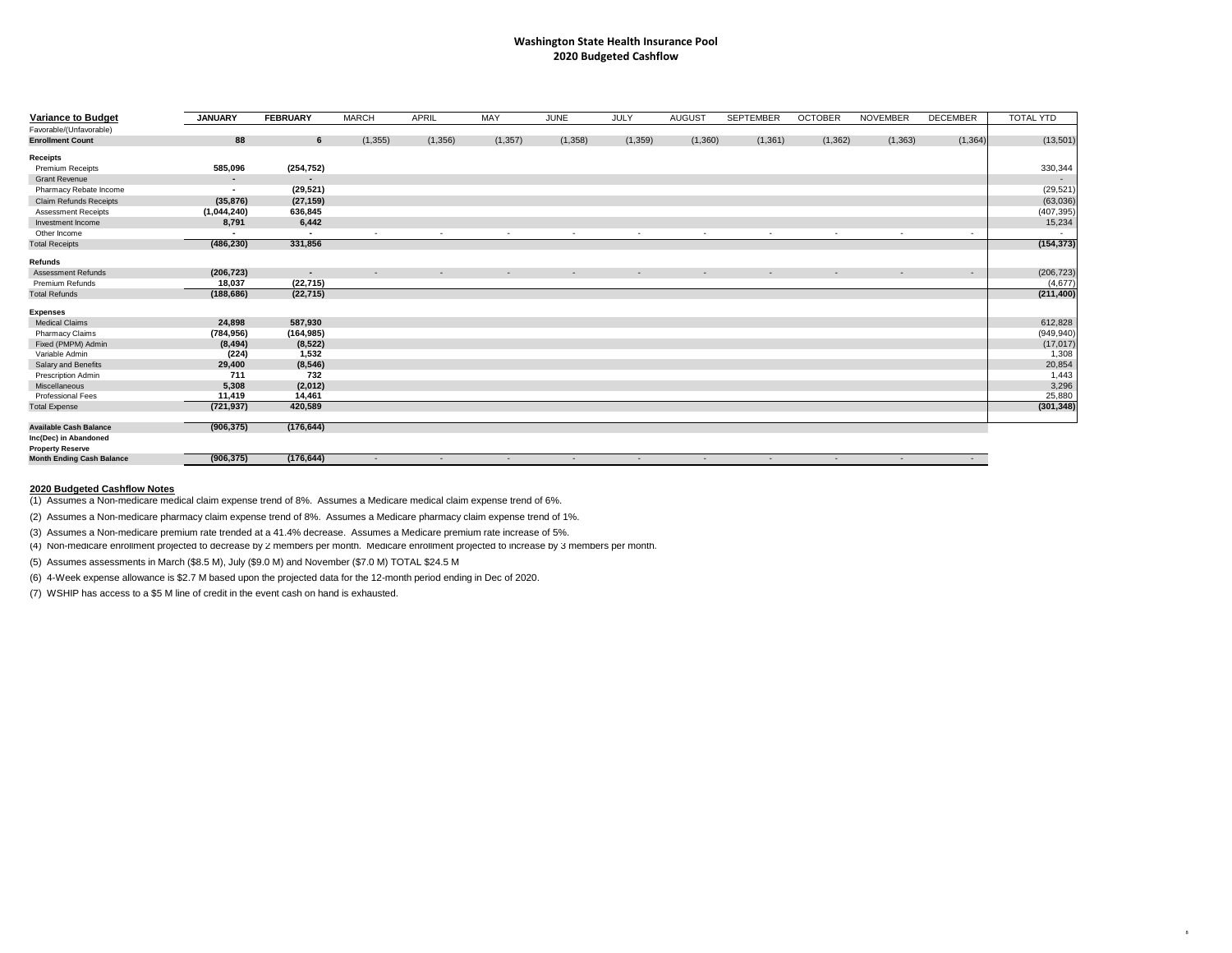### **Washington State Health Insurance Pool**

**2020 Medicare vs. Non‐Medicare Cash Flow**

|                                       |             |               |                          |        |        |                          |                          |                          |                          |                          |                          |          |               |       | <b>Historical Annual</b> |       |
|---------------------------------------|-------------|---------------|--------------------------|--------|--------|--------------------------|--------------------------|--------------------------|--------------------------|--------------------------|--------------------------|----------|---------------|-------|--------------------------|-------|
|                                       | January     | February      | March                    | April  | May    | June                     | July                     | August                   | September                | October                  | November                 | December | <b>YTD</b>    | 2019  | 2018                     | 2017  |
| <b>Medicare</b>                       |             |               |                          |        |        |                          |                          |                          |                          |                          |                          |          |               |       |                          |       |
| <b>Enrollment Count</b>               | 1,124       | 1,157         |                          |        |        |                          |                          |                          |                          |                          |                          |          | 2,281         |       |                          |       |
| Premiums                              | 717,403     | 407,849       |                          |        |        |                          |                          |                          |                          |                          |                          |          | 1,125,252     |       |                          |       |
| <b>Medical Claims</b>                 | 1,063,236   | 907,653       |                          |        |        |                          |                          |                          |                          |                          |                          |          | 1,970,889     |       |                          |       |
| RX Claims                             | 124,309     | 87,038        |                          |        |        |                          |                          |                          |                          |                          |                          |          | 211,346       |       |                          |       |
| <b>Total Claims</b>                   | 1,187,545   | 994,691       | $\overline{\phantom{a}}$ | $\sim$ | $\sim$ | $\sim$                   | $\sim$                   | $\sim$                   | $\sim$                   | $\sim$                   | $\overline{\phantom{a}}$ |          | 2,182,235     |       |                          |       |
| Income/Loss                           | (470, 141)  | (586, 842)    | $\sim$                   | $\sim$ | $\sim$ | $\sim$                   | $\sim$                   | $\sim$                   | $\sim$                   | $\sim$                   | $\sim$                   | $\sim$   | (1,056,983)   |       |                          |       |
| Loss Ratio                            | 166%        | 244%          |                          |        |        |                          |                          |                          |                          |                          |                          |          | 194%          | 219%  | 191%                     | 201%  |
| Claims PMPM                           | 1,057       | 860           |                          |        |        |                          |                          |                          |                          |                          |                          |          | 957           | 846   | 815                      | 792   |
| <b>Non Medicare</b>                   |             |               |                          |        |        |                          |                          |                          |                          |                          |                          |          |               |       |                          |       |
| <b>Enrollment Count</b>               | 317         | 203           |                          |        |        |                          |                          |                          |                          |                          |                          |          | 520           |       |                          |       |
| Premiums                              | 589,184     | 60,771        |                          |        |        |                          |                          |                          |                          |                          |                          |          | 649,955       |       |                          |       |
| <b>Medical Claims</b>                 | 1,027,039   | 440,548       |                          |        |        |                          |                          |                          |                          |                          |                          |          | 1,467,588     |       |                          |       |
| RX Claims                             | 1,524,236   | 744,315       |                          |        |        |                          |                          |                          |                          |                          |                          |          | 2,268,551     |       |                          |       |
| <b>Total Claims</b>                   | 2,551,275   | 1,184,864     | $\overline{\phantom{a}}$ | $\sim$ |        |                          | $\overline{\phantom{a}}$ |                          |                          |                          |                          |          | 3,736,139     |       |                          |       |
| Income/Loss                           | (1,962,091) | (1, 124, 093) | $\sim$                   | $\sim$ | $\sim$ | $\sim$                   | $\sim$                   | $\sim$                   | $\sim$                   | $\sim$                   | $\sim$                   | $\sim$   | (3,086,184)   |       |                          |       |
| Loss Ratio                            | 433%        | 1950%         |                          |        |        |                          |                          |                          |                          |                          |                          |          | 575%          | 471%  | 350%                     | 434%  |
| Claims PMPM                           | 8,048       | 5,837         |                          |        |        |                          |                          |                          |                          |                          |                          |          | 7,185         | 7,398 | 7,047                    | 6,340 |
| <b>Combined Medicare/Non Medicare</b> |             |               |                          |        |        |                          |                          |                          |                          |                          |                          |          |               |       |                          |       |
| <b>Enrollment Count</b>               | 1,441       | 1,360         |                          |        |        |                          |                          |                          |                          |                          |                          |          | 2,801         |       |                          |       |
| Premiums                              | 1,306,587   | 468,620       |                          |        |        |                          |                          |                          |                          |                          |                          |          | 1,775,207     |       |                          |       |
| <b>Medical Claims</b>                 | 2,090,275   | 1,348,201     |                          |        |        |                          | ٠                        |                          |                          |                          |                          | $\sim$   | 3,438,479     |       |                          |       |
| RX Claims                             | 1,648,545   | 831,353       | $\overline{\phantom{a}}$ | $\sim$ | $\sim$ | $\sim$                   | $\overline{\phantom{a}}$ | $\overline{\phantom{a}}$ | $\overline{\phantom{a}}$ | $\overline{\phantom{a}}$ | $\overline{\phantom{a}}$ | $\sim$   | 2,479,898     |       |                          |       |
| <b>Total Claims</b>                   | 3,738,820   | 2,179,554     | $\sim$                   | $\sim$ |        | $\overline{\phantom{a}}$ | $\overline{\phantom{a}}$ | $\sim$                   | $\overline{\phantom{a}}$ | $\sim$                   |                          |          | 5,918,376     |       |                          |       |
| Income/Loss                           | (2,432,233) | (1,710,934)   | $\sim$                   | $\sim$ | $\sim$ | $\sim$                   | - 20                     | $\sim$                   | $\sim$                   | $\sim$                   | $\sim$                   | $\sim$   | (4, 143, 169) |       |                          |       |
| Loss Ratio                            | 286%        | 465%          |                          |        |        |                          |                          |                          |                          |                          |                          |          | 333%          | 351%  | 285%                     | 333%  |
| Claims PMPM                           | 2,595       | 1,603         |                          |        |        |                          |                          |                          |                          |                          |                          |          | 2,113         | 2,250 | 2,277                    | 2,235 |

**Medicare vs NonMedicare Notes:**

1) Premiums, Medical Claims and RX Claims are cash basis figures.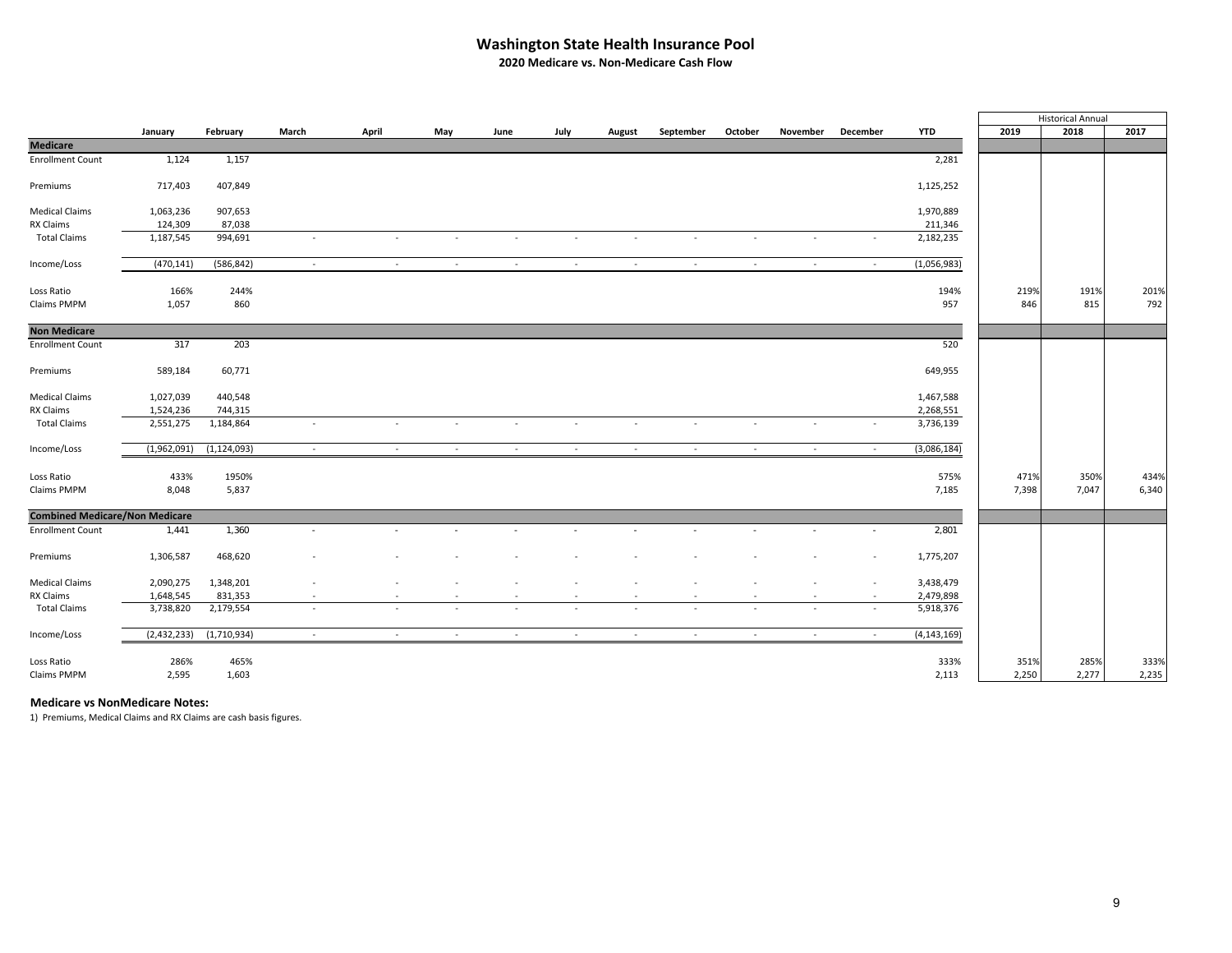#### **Washington State Health Insurance Pool 2020 Cash Flow Forecast**

| Forecast - Updated 2/28/20             | Actual<br>Forecast |                          |              |           |           |             |           |           |                  |                |                 |           |              |
|----------------------------------------|--------------------|--------------------------|--------------|-----------|-----------|-------------|-----------|-----------|------------------|----------------|-----------------|-----------|--------------|
|                                        | <b>JANUARY</b>     | <b>FEBRUARY</b>          | <b>MARCH</b> | APRIL     | MAY       | <b>JUNE</b> | JULY      | AUGUST    | <b>SEPTEMBER</b> | <b>OCTOBER</b> | <b>NOVEMBER</b> | DECEMBER  | <b>TOTAL</b> |
| Enrollment:                            |                    |                          |              |           |           |             |           |           |                  |                |                 |           |              |
| Non-Medicare Enrollment                | 317                | 260                      | 212          | 210       | 208       | 206         | 204       | 202       | 200              | 198            | 196             | 194       | 2,607        |
| Medicare Enrollment                    | 1,124              | 1,100                    | 1,161        | 1,165     | 1,169     | 1,173       | 1,177     | 1,181     | 1,185            | 1,189          | 1,193           | 1,197     | 14,014       |
| <b>Total Enrollment Count</b>          | 1,441              | 1,360                    | 1,373        | 1,375     | 1,377     | 1,379       | 1,381     | 1,383     | 1,385            | 1,387          | 1,389           | 1,391     | 16,621       |
| Cash Balance                           |                    |                          |              |           |           |             |           |           |                  |                |                 |           |              |
| <b>BEGINNING OF MONTH</b>              | 6,076,373          | 5,556,104                | 4,399,095    | 3,248,697 | 8,411,617 | 7,211,194   | 6,576,587 | 4,537,847 | 9,688,992        | 8,307,159      | 6,838,663       | 4,904,467 |              |
| Receipts                               |                    |                          |              |           |           |             |           |           |                  |                |                 |           |              |
| Premium Receipts                       | 1,306,587          | 468,620                  | 810,967      | 710,151   | 708,545   | 706,939     | 705,332   | 703,726   | 702,120          | 700,514        | 698,907         | 697,301   | 8,919,709    |
| <b>Grant Revenue</b>                   |                    |                          | $\sim$       | $\sim$    | $\sim$    |             | $\sim$    | $\sim$    | ÷                | $\sim$         |                 | $\sim$    | $\sim$       |
| Pharmacy Rebate Income                 | $\overline{a}$     | 90,479                   | $\sim$       | $\sim$    | 120,000   | $\sim$      | $\sim$    | 120,000   | $\sim$           | $\sim$         | 120,000         | $\sim$    | 450,479      |
| <b>Claim Refunds Receipts</b>          | 82                 | 5,755                    | 33,672       | 32,189    | 33,499    | 32,505      | 33,804    | 36,408    | 37,221           | 39,751         | 38,113          | 37,250    | 360,247      |
| <b>Assessment Receipts</b>             | 2,234,341          | 636,845                  | 830,269      | 7,800,000 | 1,350,000 | 1,350,000   | $\sim$    | 7,200,000 | 900,000          | 900,000        | $\sim$          | 5,600,000 | 28,801,456   |
| Investment Income                      | 8,891              | 6,542                    | 100          | 100       | 100       | 100         | 100       | 100       | 100              | 100            | 100             | 100       | 16,434       |
| Other Income                           |                    |                          | $\sim$       | $\sim$    | $\sim$    | $\sim$      | $\sim$    | $\sim$    | $\sim$           | $\sim$         | $\sim$          |           |              |
| <b>Total Receipts</b>                  | 3,549,901          | 1,208,242                | 1,675,007    | 8,542,440 | 2,212,144 | 2,089,543   | 739,236   | 8,060,234 | 1,639,441        | 1,640,364      | 857,121         | 6,334,651 | 38,548,325   |
| Refunds                                |                    |                          |              |           |           |             |           |           |                  |                |                 |           |              |
| <b>Assessment Refunds</b>              | 206,723            | $\overline{\phantom{a}}$ | ÷.           | $\sim$    | $\sim$    | $\sim$      | $\sim$    | $\sim$    | ٠.               | $\sim$         | $\sim$          | $\sim$    | 206,723      |
| Premium Refunds                        |                    | 40,799                   | 18,133       | 18,184    | 18,238    | 18,293      | 18,351    | 18,410    | 18,472           | 18,536         | 18,602          | 18,671    | 224,690      |
| <b>Total Refunds</b>                   | 206,723            | 40,799                   | 18,133       | 18,184    | 18,238    | 18,293      | 18,351    | 18,410    | 18,472           | 18,536         | 18,602          | 18,671    | 431,413      |
| Expenses                               |                    |                          |              |           |           |             |           |           |                  |                |                 |           |              |
| Medical Claim Expense                  | 2,090,275          | 1,348,201                | 1,762,075    | 2,492,586 | 2.530.942 | 1,849,038   | 1,889,007 | 2,025,483 | 2,126,893        | 2,229,066      | 1,935,588       | 1,974,185 | 24,253,341   |
| Pharmacy Claim Expense                 | 1,648,545          | 831,353                  | 871,893      | 716,634   | 717,860   | 720,982     | 725,179   | 707,978   | 725,948          | 713,787        | 688,243         | 721,082   | 9,789,485    |
| PMPM Administrative Expense            | 81,954             | 80,839                   | 72,347       | 72,377    | 72,407    | 72,437      | 72,466    | 72,496    | 72,526           | 72,556         | 72,585          | 72,615    | 887,606      |
| Variable Administrative Expense        | 8,936              | 6,586                    | 14,624       | 9,129     | 8,135     | 8,140       | 8,146     | 8,151     | 9,157            | 8,162          | 16,668          | 8,173     | 114,002      |
| Salary and Benefits Expense            | 18,406             | 40,760                   | 32,214       | 32,214    | 32,214    | 32,214      | 32,354    | 32,354    | 32,354           | 32,354         | 32,354          | 32,354    | 382,148      |
| Prescription Administrative Expense    | 1,024              | 1,003                    | 1,736        | 1,737     | 1,738     | 1,739       | 1,740     | 1,740     | 1,741            | 1,742          | 1,743           | 1,744     | 19,427       |
| Miscellaneous Expense                  | 3,217              | 7,662                    | 9,175        | 5,650     | 8,525     | 6,300       | 5,725     | 24,968    | 9,175            | 15,650         | 8,525           | 22,541    | 127,113      |
| Professional Fees                      | 11,089             | 8,047                    | 43,208       | 31,008    | 22,508    | 15,008      | 25,008    | 17,508    | 25,008           | 17,008         | 17,008          | 25,008    | 257,420      |
| <b>Total Expense</b>                   | 3,863,446          | 2,324,453                | 2,807,273    | 3,361,336 | 3,394,329 | 2,705,858   | 2,759,625 | 2,890,679 | 3,002,802        | 3,090,325      | 2,772,714       | 2,857,703 | 35,830,541   |
|                                        |                    |                          |              |           |           |             |           |           |                  |                |                 |           |              |
| Available Cash Balance                 | 5,556,104          | 4,399,095                | 3,248,697    | 8,411,617 | 7,211,194 | 6,576,587   | 4,537,847 | 9,688,992 | 8,307,159        | 6,838,663      | 4,904,467       | 8,362,744 |              |
| Inc(Dec) in Abandoned Property Reserve | 5,556,104          | 4,399,095                | 3,248,697    |           | 7,211,194 | 6,576,587   | 4,537,847 | 9,688,992 |                  | 6,838,663      | 4,904,467       | 8,362,744 |              |
| Month Ending Cash Balance              |                    |                          |              | 8,411,617 |           |             |           |           | 8,307,159        |                |                 |           |              |

#### **2020 Cashflow Forecast Notes**

(1) Assumes a Non-medicare medical claim expense trend of 8%. Assumes a Medicare medical claim expense trend of 6%.

(2) Assumes a Non-medicare pharmacy claim expense trend of 8%. Assumes a Medicare pharmacy claim expense trend of 1%.

(3) Assumes a Non-medicare premium rate trended at a 41.4% decrease. Assumes a Medicare premium rate increase of 5%.

(4) Non-medicare enrollment projected to decrease by 2 members per month. Medicare enrollment projected to increase by 3 members per month

(5) Assumes assessments in March (\$10.5 M), July (\$9.0 M) and November (\$7.0 M) TOTAL \$26.5 M

(6) 4-Week expense allowance is \$2.7 M based upon the projected data for the 12-month period ending in Dec of 2020.

(7) WSHIP has access to a \$5 M line of credit in the event cash on hand is exhausted.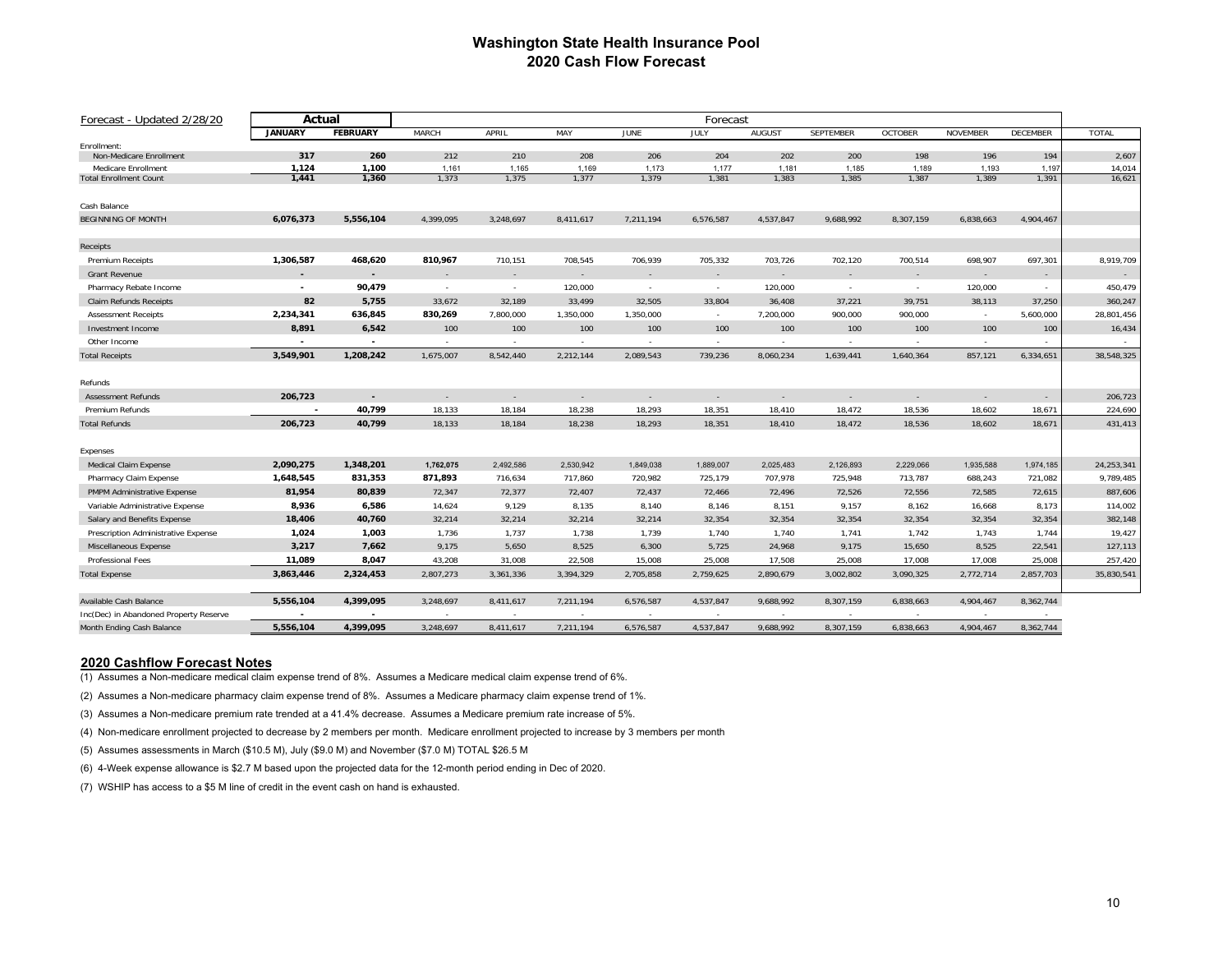#### **Washington State Health Insurance Pool 2020 Administrative Expense Budget Variance Analysis**

| <b>Budget</b>                          | Jan        | Feb        | Mar       | Apr       | May       | Jun       | Jul       | Aug       | Sep        | Oct       | <b>Nov</b> | <b>Dec</b> | <b>Total</b>     |
|----------------------------------------|------------|------------|-----------|-----------|-----------|-----------|-----------|-----------|------------|-----------|------------|------------|------------------|
| Member Months: (1)                     |            |            |           |           |           |           |           |           |            |           |            |            |                  |
| Non-Medicare                           | 297        | 295        | 293       | 291       | 289       | 287       | 285       | 283       | 281        | 279       | 277        | 275        | 3,432            |
| <b>Medicare Basic</b>                  | 900        | 904        | 908       | 912       | 916       | 920       | 924       | 928       | 932        | 936       | 940        | 944        | 11,063           |
| Medicare Basic Plus                    | 156        | 154        | 152       | 150       | 148       | 146       | 144       | 142       | 140        | 138       | 136        | 134        | 1,741            |
| <b>Total Membership</b>                | 1,353      | 1,353      | 1,353     | 1,353     | 1,353     | 1,353     | 1,353     | 1,353     | 1,353      | 1,353     | 1,353      | 1,353      | 16,236           |
| PMPM Administrative Expense (2)        | 73.460     | 72,317     | 72.347    | 72,377    | 72.407    | 72.437    | 72,466    | 72,496    | 72.526     | 72,556    | 72.585     | 72,615     | 870.589          |
| Variable Administrative Expense (3)    | 8,713      | 8,118      | 14,624    | 9,129     | 8,135     | 8,140     | 8,146     | 8,151     | 9,157      | 8,162     | 16,668     | 8,173      | 115,310          |
| Salary and Benefits Expense (4)        | 47,806     | 32,214     | 32,214    | 32,214    | 32,214    | 32,214    | 32,354    | 32,354    | 32,354     | 32,354    | 32,354     | 32,354     | 403,001          |
| RX Benefit Management Fees             | 1,734      | 1,735      | 1.736     | 1,737     | 1,738     | 1,739     | 1.740     | 1.740     | 1,741      | 1.742     | 1.743      | 1,744      | 20,870           |
| Miscellaneous Expense (5)              | 8,525      | 5,650      | 9,175     | 5,650     | 8,525     | 6,300     | 5,725     | 24,968    | 9,175      | 15,650    | 8,525      | 22,541     | 130,409          |
| Professional Fees (6)                  | 22,508     | 22,508     | 43,208    | 31,008    | 22,508    | 15,008    | 25,008    | 17,508    | 25,008     | 17,008    | 17,008     | 25,008     | 283,300          |
| <b>Total Budget Operating Expenses</b> | \$162,747  | \$142,542  | \$173,304 | \$152,115 | \$145,527 | \$135,838 | \$145,438 | \$157,217 | \$149,961  | \$147,472 | \$148,883  | \$162,435  | \$1,823,479      |
|                                        |            |            |           |           |           |           |           |           |            |           |            |            |                  |
| <b>Actual</b>                          | Jan        | Feb        | Mar       | Apr       | May       | Jun       | Jul       | Aug       | Sep        | Oct       | <b>Nov</b> | <b>Dec</b> | <b>YTD Total</b> |
| Member Months: (1)                     |            |            |           |           |           |           |           |           |            |           |            |            |                  |
| Non-Medicare                           | 287        | 203        |           |           |           |           |           |           |            |           |            |            | 490              |
| <b>Medicare Basic</b>                  | 983        | 958        |           |           |           |           |           |           |            |           |            |            | 1,941            |
| Medicare Basic Plus                    | 141        | 142        |           |           |           |           |           |           |            |           |            |            |                  |
| <b>Medical Supplement</b>              | 30         | 57         |           |           |           |           |           |           |            |           |            |            | 87               |
| <b>Total Membership</b>                | 1,441      | 1,360      | $\sim$    | $\sim$    |           |           |           |           |            |           |            | $\sim$     | 2,801            |
| PMPM Administrative Expense (2)        | 81,954     | 80,839     |           |           |           |           |           |           |            |           |            |            | \$162,794        |
| Variable Administrative Expense (3)    | 8,936      | 6.586      |           |           |           |           |           |           |            |           |            |            | \$15,522         |
| Salary and Benefits Expense (4)        | 18,406     | 40,760     |           |           |           |           |           |           |            |           |            |            | \$59,167         |
| RX Benefit Management Fees             | 1,024      | 1,003      |           |           |           |           |           |           |            |           |            |            | \$2,027          |
| Miscellaneous Expense (5)              | 3,217      | 7,662      |           |           |           |           |           |           |            |           |            |            | \$10,879         |
| Professional Fees (6)                  | 11,089     | 8,047      |           |           |           |           |           |           |            |           |            |            | \$19,136         |
| <b>Total Actual Operating Expenses</b> | \$124,627  | \$144,898  | \$0       | \$0       | \$0       | \$0       | \$0       | \$0       | \$0        | \$0       | \$0        | \$0        | \$269,525        |
|                                        |            |            |           |           |           |           |           |           |            |           |            |            |                  |
| Variance                               | Jan        | Feb        | Mar       | Apr       | May       | Jun       | Jul       | Aug       | <b>Sep</b> | Oct       | <b>Nov</b> | <b>Dec</b> | <b>YTD Total</b> |
| Member Months: (1)                     |            |            |           |           |           |           |           |           |            |           |            |            |                  |
|                                        |            |            |           |           |           |           |           |           |            |           |            |            |                  |
| Non-Medicare<br><b>Medicare Basic</b>  | (10)<br>83 | (92)<br>54 |           |           |           |           |           |           |            |           |            |            | (102)<br>137     |
| Medicare Basic Plus                    | (15)       | (12)       |           |           |           |           |           |           |            |           |            |            |                  |
|                                        |            |            |           |           |           |           |           |           |            |           |            |            |                  |

| <b>Total Variance Expenses</b>      | ( \$38, 120) | \$2,356   | \$0 | \$0 | \$0 | \$O      | \$0 | \$0 | \$O | \$0 | \$0    | \$n | (\$35,764) |
|-------------------------------------|--------------|-----------|-----|-----|-----|----------|-----|-----|-----|-----|--------|-----|------------|
| Professional Fees (6)               | (11, 419)    | (14, 461) |     |     |     |          |     |     |     |     |        |     | (\$25,880) |
| Miscellaneous Expense (5)           | (5,308)      | 2,012     |     |     |     |          |     |     |     |     |        |     | (\$3,296)  |
| RX Benefit Management Fees          | (711)        | (732)     |     |     |     |          |     |     |     |     |        |     | (\$1,443)  |
| Salary and Benefits Expense (4)     | (29, 400)    | 8,546     |     |     |     |          |     |     |     |     |        |     | (\$20,854) |
| Variable Administrative Expense (3) | 224          | (1,532)   |     |     |     |          |     |     |     |     |        |     | (\$1,308)  |
| PMPM Administrative Expense (2)     | 8,494        | 8.522     |     |     |     |          |     |     |     |     |        |     | \$17,017   |
| <b>Total Membership</b>             | 88           |           |     |     |     | <b>.</b> | -   | -   |     |     | $\sim$ |     | 95         |
| Medical Supplement                  | 30           | 57        |     |     |     |          |     |     |     |     |        |     | 87         |